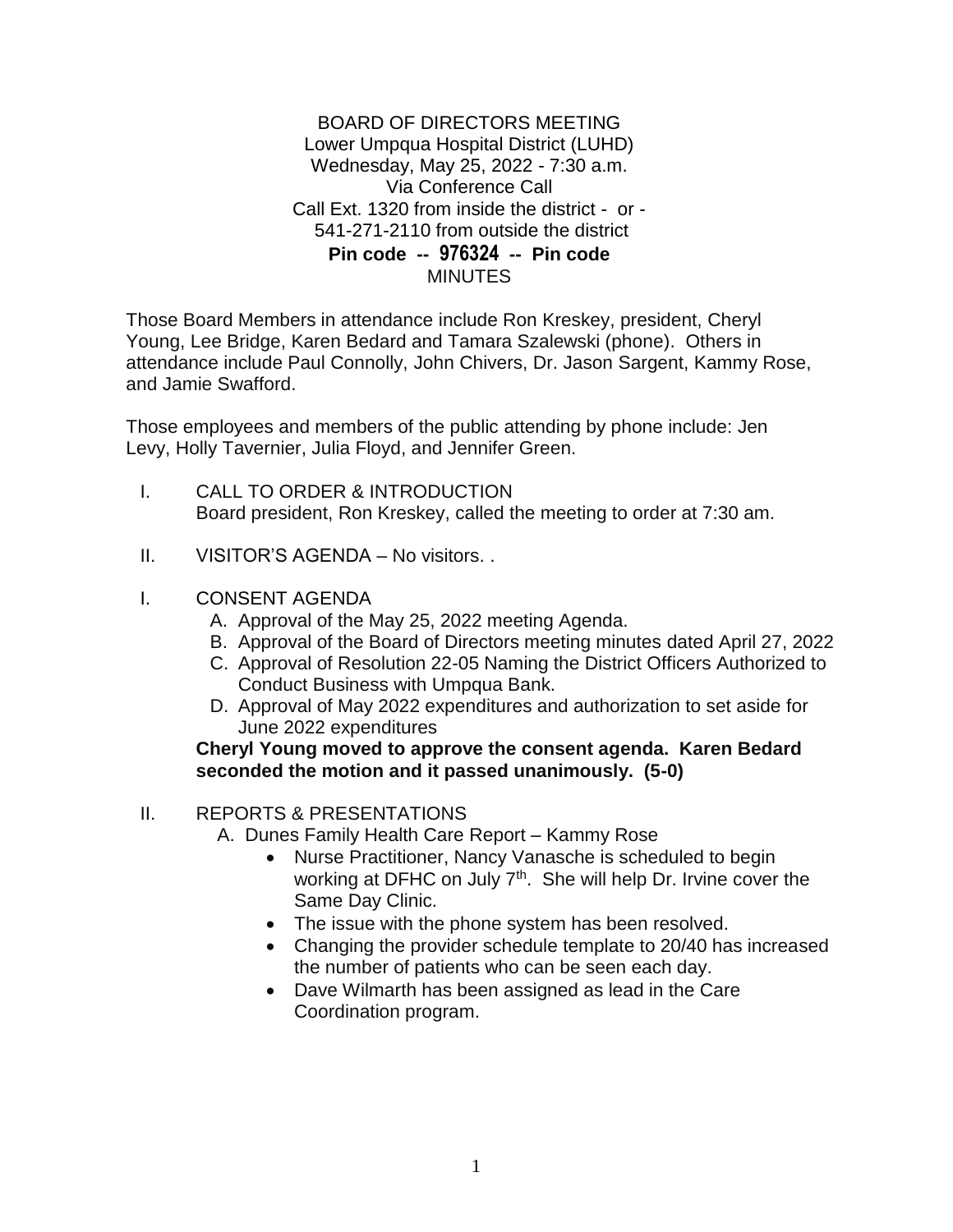- B. Quality/Risk Report Julia Floyd
	- Staff recently completed a Safety Survey with a 46% response rate. The data is being collated and will be reported when finalized.
	- Incidents/Unusual Occurrences do not generally affect patients. Information may have been left out when admitting a patient to a service and it had to be added later. Medications may be ordered that are not in the formulary and they have to be changed or clarified. Meditech tags items as errors so they will be fixed before they get to the patient.
	- Patients are contacted if the event affects them. Most incidents do not impact patient care.
	- Julia will provide a deeper dive, providing further descriptions regarding incidents. The numbers will be broken down and compared to past months. The numbers will be reported by some method (# per patient days?) that will make each month comparable to the other months (one month might have 30 patients and another 100 patients).
	- It's anticipated that the number of incidents will increase as staff become more confident about issuing reports.
	- The Quality committee did not meet in May. It's scheduled to meet on June 1st.
- C. Nursing Services Report Jennifer Green
	- COVID vaccination clinics continue to be held on Fridays. Pediatric COVID vaccinations are available by appointment. LUHD has sufficient testing supplies.
	- No changes in staffing. Finding night shift staff continues to be an issue.
	- Alice Active Shooter Training went out to all staff in May. The Active Shooter table top drill includes the Reedsport Police, Oregon Health Authority EOP manager, Douglas County EOP manager, CERT, and LUHD staff.
	- Deanna Prater has arranged a sex trafficking training by Douglas County on June 10<sup>th</sup>.
	- The Laboratory now has a new check in process. Registration electronically checks the patient in and it sends a visual auto alert to lab computer screens along with an audible alert. The plan is to reduce patient wait times and improve the patient experience while being seen by the Laboratory staff.
	- CIS Ashley House has been rounding with staff to help regarding profiling of medications in the ED Omnicell and Meditech changes.
	- RT is working on a PFT gaps in care project to go live August  $1<sup>st</sup>$ .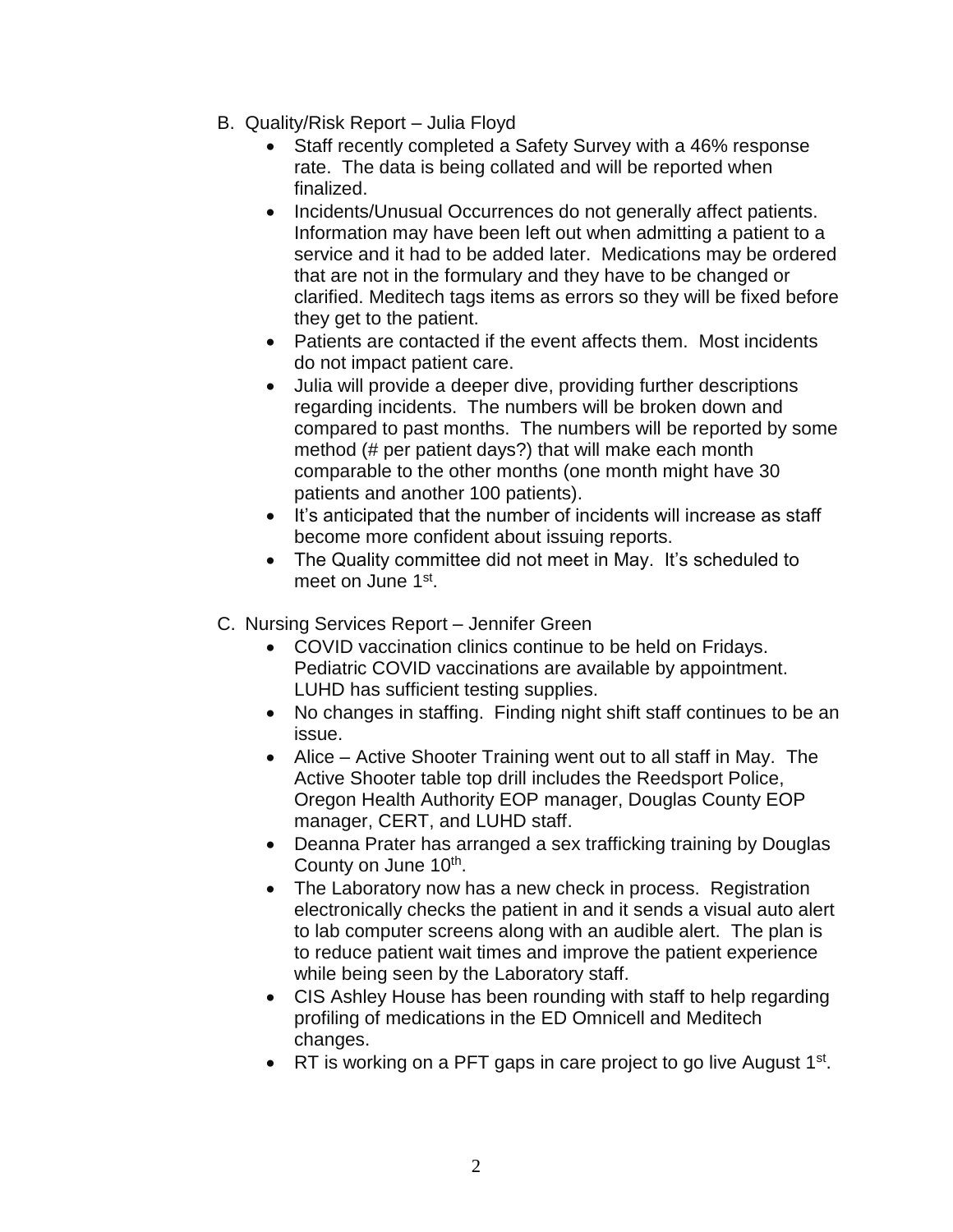- D. Planning Committee Karen Bedard
	- Pharmacy and Clinic weekend hours are still in the planning stage.
	- Historically, the Pharmacy has had low hours on weekends, and staff are paid overtime to keep it open. Other options include:
		- 1) Open one weekend day
		- 2) ER provides patients with take-home packs to carry patients over until they can get to an open Pharmacy on Monday.
		- 3) Dispensing machine for common medications RX sent to machine, patient pays with a credit card.
		- 4) Home delivery to some homebound patients.
	- The upgraded ambulance station was budgeted at \$3.5-million. The City has funds for seismic upgrades to the Turner Fire Station. It was suggested at a meeting that the two projects could be combined.
- E. Finance Committee Lee Bridge
	- Kudos to John Chivers for helping to clarify the District's finances and for the excellent presentation at the Budget Committee.
- F. Medical Staff –Dr. Jason Sargent
	- In-patient Pharmacist, Mimi Le, and the Pharmacy & Therapeutics committee are revamping the District's medication protocols.
	- CIS has been working to make Meditech more user friendly and more efficient.
	- IT is working to make remote access to the system easier for providers to use.
	- Having the Same Day Clinic at DFHC has been a great improvement. There is a good partnership between Dr. Irvine and clinic providers. The staff is looking forward to adding Nancy Vanasche, FNP to the provider roster.
	- Dr. Sargent helped with the Foundation scholarship committee student interviews. The students are interested in becoming nurses and ultrasound techs. None of the students have had hands-on experience at the District. The students were impressed to learn about the ability for student loan forgiveness if they work at LUHD.
	- Fuel prices have had an impact on patients who need to see a specialist in Eugene or further away. Dunes offers telehealth visits to patients who don't what an in-person visit. The increasing fuel prices haven't created an up-tick in patients asking for remote appointments.
	- Transportation planning might be a topic for Strategic Planning.
	- There is a nationwide shortage of contrast material for CT scans. The material comes from China and is very expensive. Because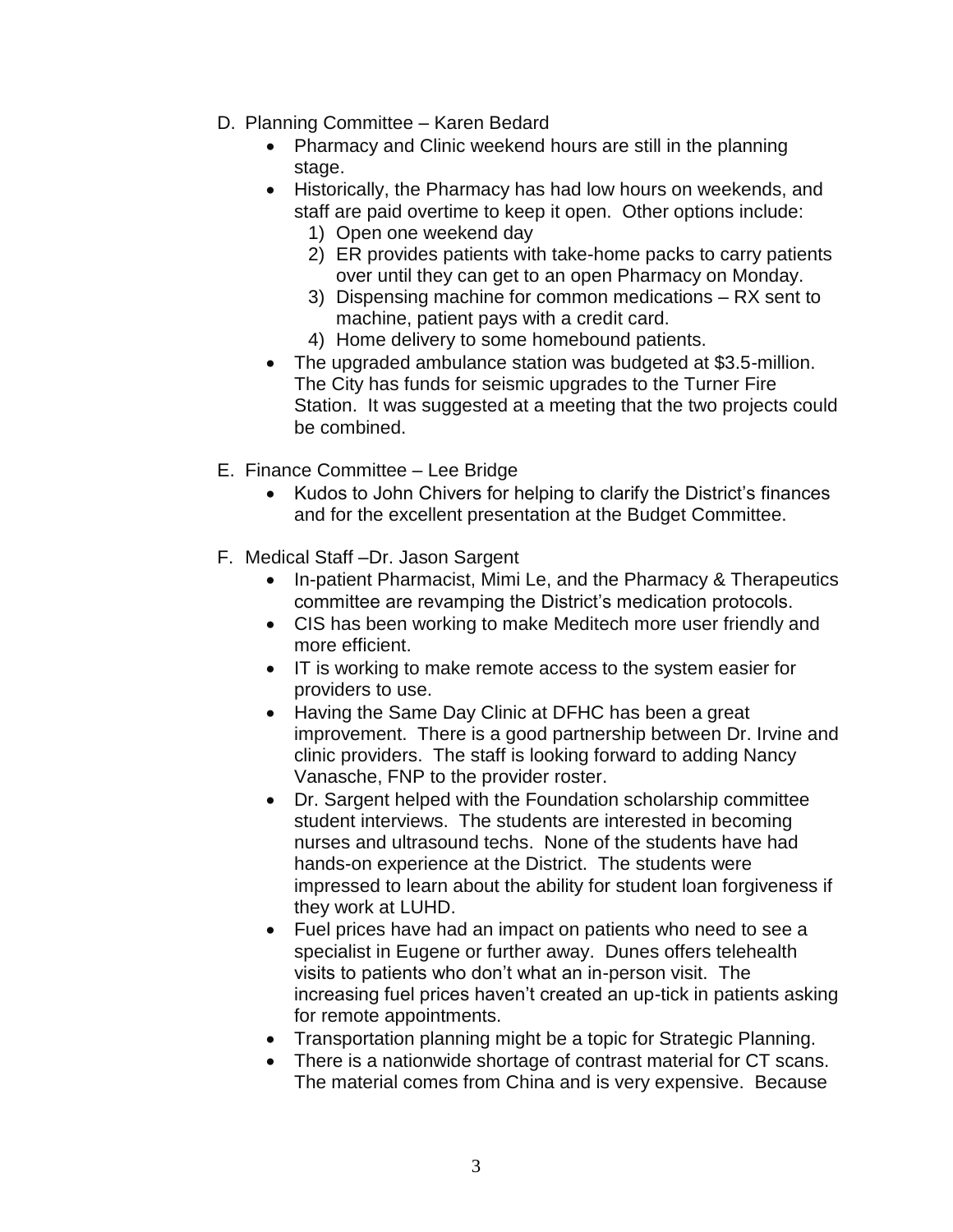of the expense, facilities don't keep a large inventory on hand. The supply is expected to improve in the next seven to 10 days.

- Insurance companies are pushing patients to apply for online accounts to receive their prescriptions.
- G. Financials John Chivers
	- The District currently has a 51% collection rate.
	- Expenses for the month are lower than the monthly average for the year.
	- $\bullet$  Professional fees are up mostly due to ED provider and Hospitalist increases.
	- Managers have received instructions regarding the end-of-theyear inventory.
	- Purchased services are increased. The GPO hadn't given vendors the new contract rates for the District. This lead to over charges. The District should receive refunds from vendors once the correct rates have been loaded into the system.
	- Contract labor rates are trending downward. Traveler rates are trending downward, post COVID.
	- Cyber insurance rates increased due to the increased risk of cyber attacks.
	- Managers were asked to itemize their minor equipment lists instead of providing a bulk dollar amount during their budget process. This will help with planning for future spending.
	- Traveling to conferences has resumed, post COVID.
	- The District has an operating loss of \$2.948-million, which is offset by property taxes.
	- \$600,000 in deferred revenue has been recognized for this FY.
	- The remaining deferred grant revenue will not be recognized until it's determined that all procedures have been followed.
	- The District has an operating gain of \$292,975 for the month and a \$90,000 loss for the year.
	- Receivables are up for the month.
	- A new policy will be written regarding the Pharmacy inventory. It should be reported at least twice a year.
	- Medicare will begin charging interest on the advanced payment on August  $1^{st}$ . The plan is to pay Medicare in full by July  $31^{st}$  to avoid having to pay interest.
	- The current bank debt service ratio stands at 2.34 the requirement is at least 1.75.
	- The new 20/40 DFHC provider schedule has increased patient visits by 30%. This greatly improves access to care for our patients.
	- Productivity is 105.1% for the month and 109% for the year.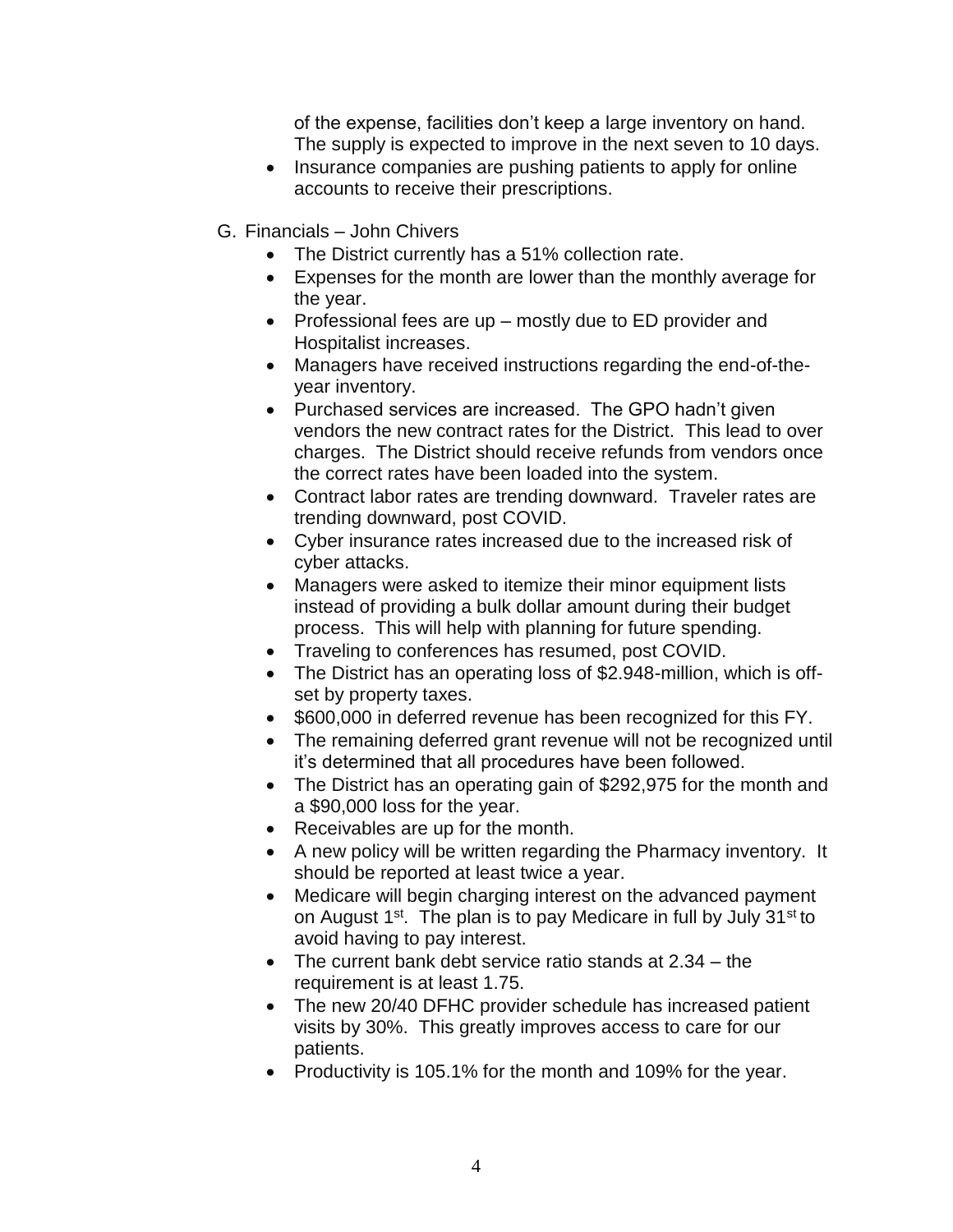- H. Administration Paul Connolly
	- The Radiology PACS migration project is on track for July/August. The delays have been caused by issues with eRad.
	- $\bullet$  The CT replacement project is on track for June 20<sup>th</sup>. Electrical upgrades are needed prior to the installation.
	- A mobile CT unit will be on site for two weeks during the CT replacement project.
	- Replacing the ultrasound machine is on the schedule for this year. The plan is to purchase the machine for cash, which should save the District a considerably amount versus leasing.
	- The District is replacing EmCare/Envision with Vituity as of August 1<sup>st</sup>. Dr. Koschel will continue as Medical Director for the ED, EMS, and Trauma. The provider group will include some current providers along with a few new ones. Most live on the coast. All are board certified in emergency medicine.
	- Dr. Simmonds has been well-received by the community. She has a number of surgeries in the queue.
	- BAH Cardiology is still interested in having a presence in Reedsport, according to an email received from BAH's COO. The delay in implementing the service is partially due to their migration to the EPIC system and partly to changes in leadership. BAH is expanding their Cath Lab.
	- A deep dive of the Orthopedic service at LUHD showed that only 30% of potential patients were serviced locally. The remaining 70% went to BAH, Slocum, or other systems. Work is in progress to restore the Orthopedic program back to 2019 volumes.
	- The District is also working on a plan to restore the general surgery program.
	- Paul expressed gratitude to the board for working with him during his tenure at LUHD.
	- The board presented Paul with a hand crafted myrtle wood pen, with their appreciation for all the work he's done.

## III. BUDGET 2022-2023

- A. The budget committee requested a balance sheet, which John Chivers will send to them soon.
- B. John is optimistic that the Hulton (Master Heights) lots will all be sold and off the District's books during the 2022-2023 budget year. This would eliminate the District's indebtedness to Douglas County.
- C. The Medicare Advanced Payment loan should be paid off early in the 2022-2023 budget year.
- IV. NEW BUSINESS
	- A. DeLap Steve Evans retirement
		- Steve Evans is the last partner at DeLap who specializes in health care. DeLap will no longer service health care clients after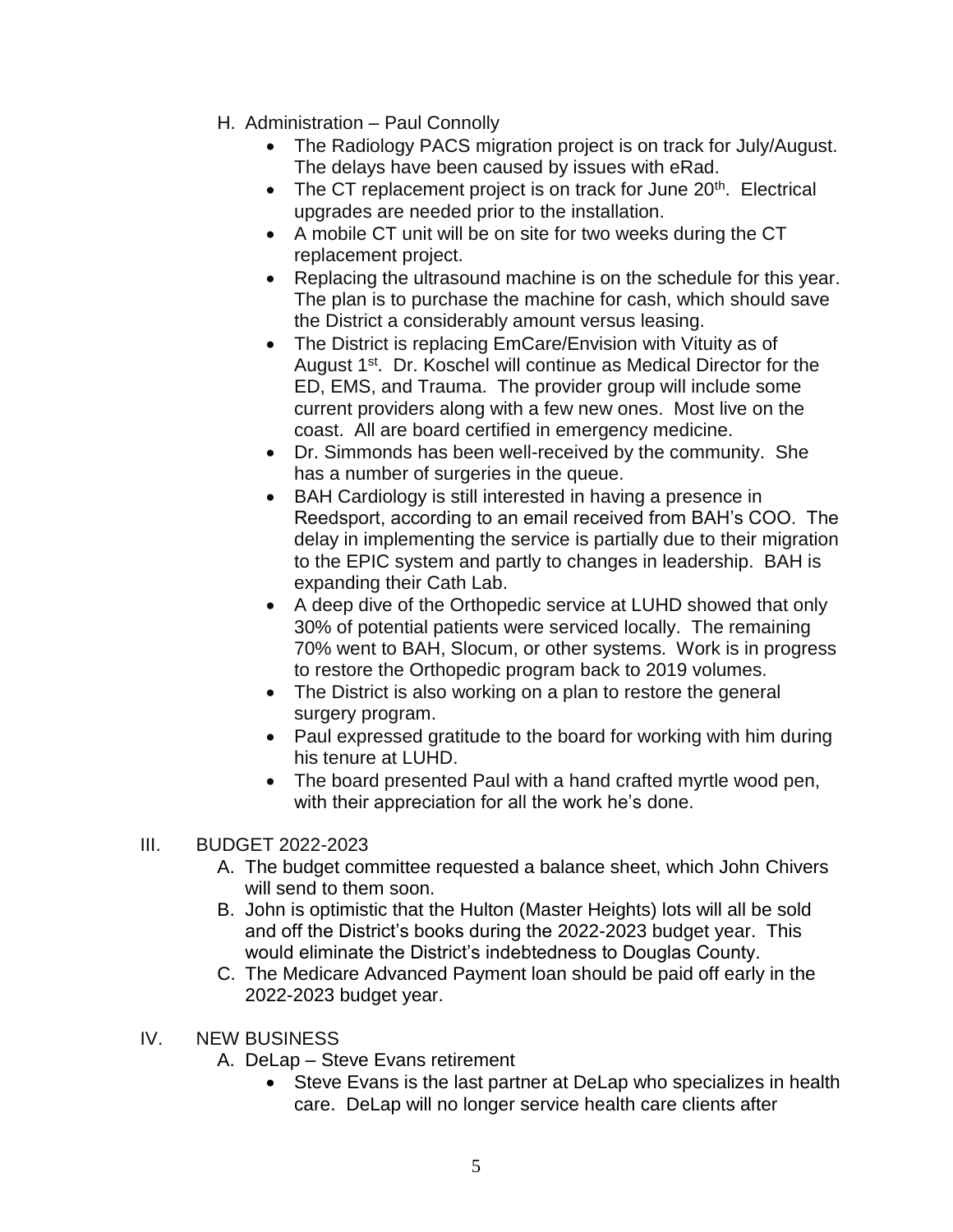Steve's retirement. DeLap has been working with Moss Adams to help transition their remaining health care contracts. Moss Adams is willing to work with DeLap during the District's audit. The board will be asked to give official approval to hire Moss Adams in August, after their site visit to LUHD.

- B. Capital Request
	- Samsung Ultrasound Machine
	- Four major vendors provided demonstrations of their products.
	- Dr. Keizer and Dr. Quinn were involved with the decision. Dr. Simmonds vetted the machines to make sure they provided the tests she needs for her GYN patients.
	- Samsung was the machine that best matched the needs of the District's patients and providers. It is also a good match with the new tech's expertise.
	- This would be a cash purchase this year, which eliminates the lease payment from future budgets.
	- Kathryn Thurman, Radiology manager, was very thorough in putting together this bid process. She does very detailed work.
	- After discussion, **Lee Bridge moved to approve the purchase of the Samsung ultrasound machine. Cheryl Young seconded the motion and it passed unanimously (5-0).**
- C. Revised Policies
	- P 230 Paid Time Off
		- 1) The policy was updated to reflect the addition of the District's Time Clock. There are no changes in employee benefits. Language was included to link PTO donations to employees with demonstrable hardship/medical issues. A typo needs to be changed on the second page #D. Holly Tavernier was asked to clarify that she will reach out to managers regarding employees requesting time off when they have no remaining PTO. After discussion, **Cheryl Young moved to approve P 230 Paid Time Off with the correction. Lee Bridge seconded the motion and it passed unanimously. (5-0)**
	- P 201 Patient Complaint and Grievance Process
		- 1) The board reviewed the policy late last year and requested that Steve Miller be given time to review it. After discussion, **Cheryl Young moved to approve P 201 Patient Complain and Grievance Process. Karen Bedard seconded the motion and it passed unanimously. (5-0)**
- V. EXECUTIVE SESSION **Board president, Ron Kreskey, adjourned the board into executive session at 8:55 am.**